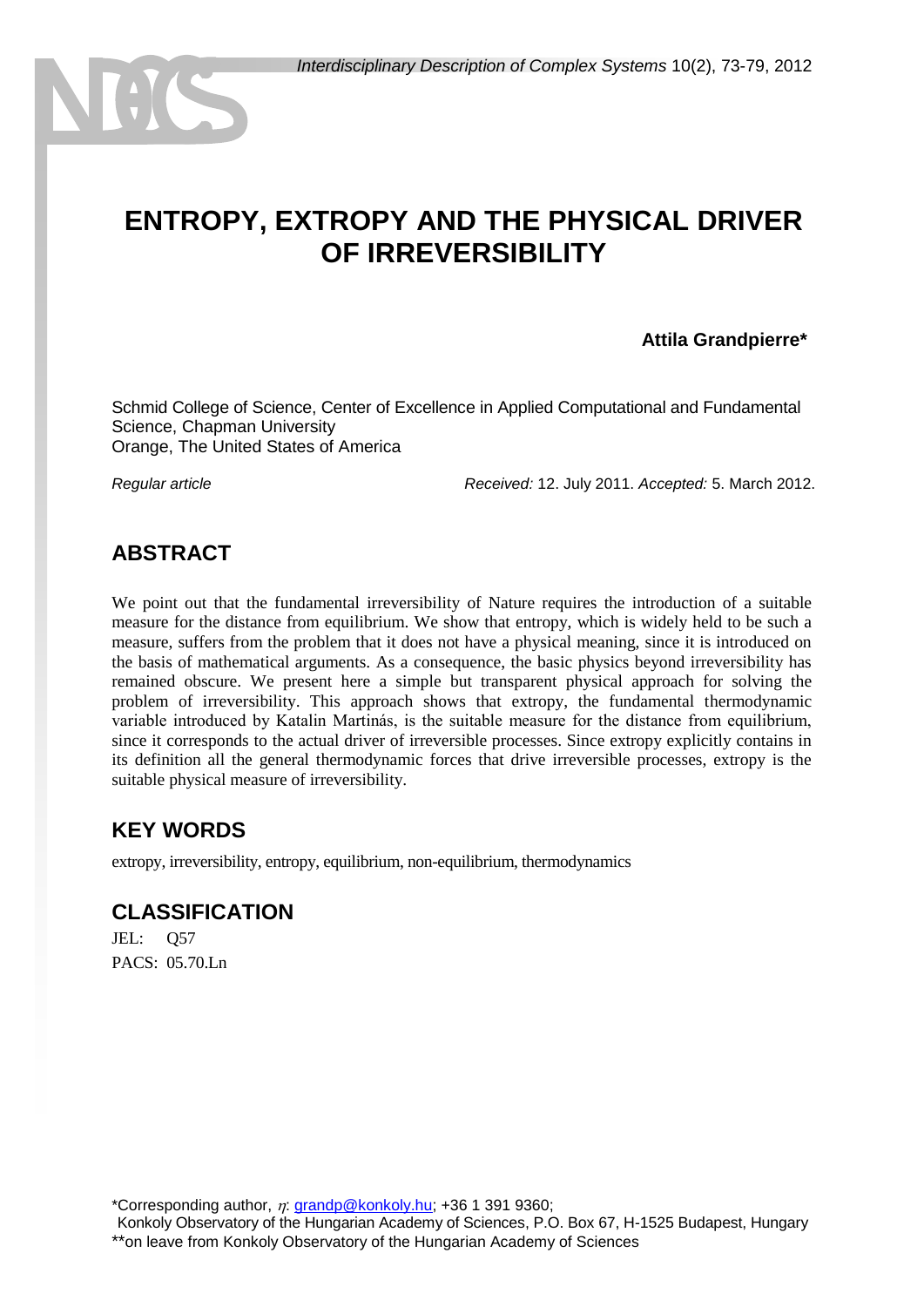#### **INTRODUCTION**

Thermodynamics has two fundamental laws, corresponding to the invention of two physical quantities having a central importance in physics: energy and entropy. The first law introduces energy and expresses the law of energy conservation. The Second Law is about the irreversibility of Nature. Although the first concept, energy, can be said to be understood, the second one, entropy, not so. Thermodynamic irreversibility is still somewhat obscure. The main problem with it is that we do not know the physical reason beyond this irreversibility.

# **ENTROPY IS INTRODUCED MATHEMATICALLY**

The measure usually applied for irreversibility is entropy. Somehow entropy came through mathematics as ∫d*Q*/*T* (d*Q* the amount of heat transferred in a cyclic reversible process and *T* is the temperature). But the physical content of entropy remained obscure. Indeed, if it would be physically plausible, entropy would not came "out of the blue". Yet, the invention of entropy was unexpected, and, despite centuries of discussions, its physical meaning is still unclear. It is not yet clear why we cannot understand it as we do most other concepts of physics. What we know is that in cyclic processes there are conserving quantities, and the integral of  $dQ/T$  for a quasistatic cyclic process is zero.

$$
\int \frac{\mathrm{d}Q}{T} = 0,\tag{1}
$$

It is the mathematically simplest solution of this equation (1) that led to entropy. But actually this is only a specific solution of equation (1), since it has many other solutions as well. Katalin Martinás was the one who first noticed the importance of exploring which one of these solutions can be really useful for our practical purposes  $[1-6]$ . She considered the general solution of eq. (1). Apparently, most scientists seems to think that thermodynamic irreversibility can be measured only by entropy. But this is not true, and Martinás succeded to find another useful quantity which is extropy (references given above).

We think that the physical nature of entropy will remain forever unclear, yet we do not have to worry about it if we recognize that entropy is a mathematically introduced quantity [7]. Therefore, we have to replace the mathematical context by a physical one. If we want a measure of irreversibility with a physical meaning, we must introduce it not on a mathematical, but on a physical basis.

# **A PHYSICAL APPROACH FOR THE PROBLEM OF IRREVERSIBILITY**

My proposal here is to find the most general measure of equilibrium which has a definite physical content. To solve this fundamental problem, we must go back to square one, to the problem of irreversibility. Nature is fundamentally irreversible. Everything is in the process of changing, since everything is in non-equilibrium, and it is the driver beyond it that moves systems towards equilibrium. Irreversible process has a dynamic nature. Irreversibility starts from non-equilibrium states. If a system is not in equilibrium, it has a distance from equilibrium, and this distance changes. Although changes of Nature can be regarded frequently as chaotic, especially in thermodynamics, the case with irreversibility is not so. The changes of the distance from equilibrium do not show chaotic or random behaviour. Instead, remarkably, they manifest a definite and consequent unidirectionality. Certainly, a mathematical background cannot clarify the basic physics beyond irreversibility. But there must be a physical reason for this unidirecionality.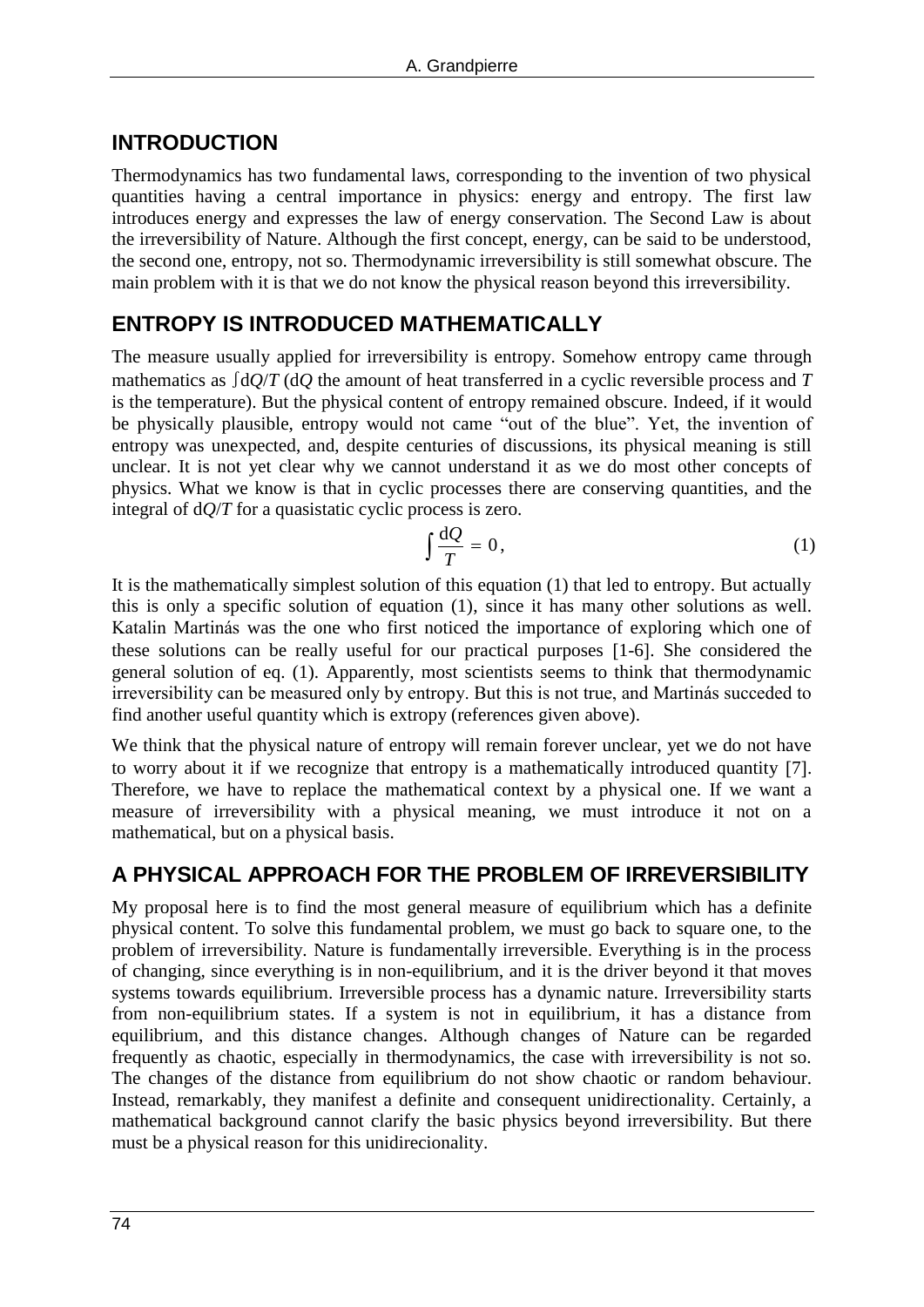What can be the physical mechanism beyond unidirectionality of spontaneous changes of a thermodynamic system in an environment in thermodynamic equilibrium? My proposal is that we can obtain a measure of irreversibility that is capable to have a real physical meaning if we realize that the physical driving mechanism beyond irreversibility is given by Nature in the form of generalized thermodynamic forces, which correspond to the differences in the intensive thermodynamic variables that are independent from the size of the system [8]. Actually, all physical processes are elicited by some kind of forces. In classical mechanics, forces attack in one point. Mechanical forces are vector quantities, they have a direction, and the direction of the force attacks the body in a point. A direction of a vector corresponds to one dimension, the dimension of a line. In thermodynamics, we have general thermodynamic forces in the form of differences of the intensive variables. Thermodynamic forces do not attack their target at one point, they are not one dimensional. Instead, thermodynamic forces represent more general forces, they are two or three dimensional, they attack in the form of surface or volume forces. All differences of intensive variables are related to such generalized thermodynamic forces. We have many different types of intensive variables. So, we can construct a much needed physical variable for measuring the rate of irreversibility from these general thermodynamic forces, because these are related to differences, and these differences themselves are the drivers of irreversible processes.

This means that if we become able to collect all the kind of forces, all the kinds of differences of thermodynamic intensive variables between the system and its environment, and construct from them with the help of extensives such a kind of terms which we can sum up in a simplest way [9], then this physical variable could be in itself a scalar quantity defining a measure of thermodynamic distance which is suitable to measure irreversibility.

Moreover, if we want to include into our considerations such processes as the mixing of a glass of water by a spoon, we can extend the domain of extropy from thermodynamics into mechanics. Similarly, if we want to include chemical, electromagnetic, gravitational or nuclear processes, extropy as a measure of distance from equilibrium still can serve well. This means that extropy can be regarded as a universal measure of the distance from equilibrium.

In a general form, extropy can be given as:

$$
\Pi = U \left( \frac{1}{T_0} - \frac{1}{T} \right) + V \left( \frac{p_0}{T_0} - \frac{p}{T} \right) + N \left( \frac{\mu_0}{T_0} - \frac{\mu}{T} \right) + mg \left( \frac{h_0}{T_0} - \frac{h}{T} \right) + \dots,
$$
 (2)

Here the zero index refers to the equilibrium state (to the environment regarded as being in equilibrium), the absence of index of a parameter refers to the actual state of the system,  $\Pi$ stands for extropy, *U* for the internal energy, *T* for the temperature of the system, *V* for the volume, *p* for the pressure, *N* for the particle number,  $\mu$  for the chemical potential, *m* for the mass, *h* for the height of the system. Extropy explicitly contains all the general thermodynamic forces that are the actual drivers of thermodynamic processes. In biology, such a measure can play a fundamental role [10].

# **THE PROPERTIES OF EXTROPY**

Extropy has many useful properties. First of all, with its help we can understand the physical meaning behind irreversibility. Moreover, it is possible to formulate the Second Law of thermodynamics with the help of this parameter. It is very suitable, because it is a scalar quantity. It measures the distance from thermodynamic equilibrium, and so it is not like geometrical distance, just because of irreversibility. Geometrical distance is symmetric between two points, but this thermodynamic distance is not, since the initial and final states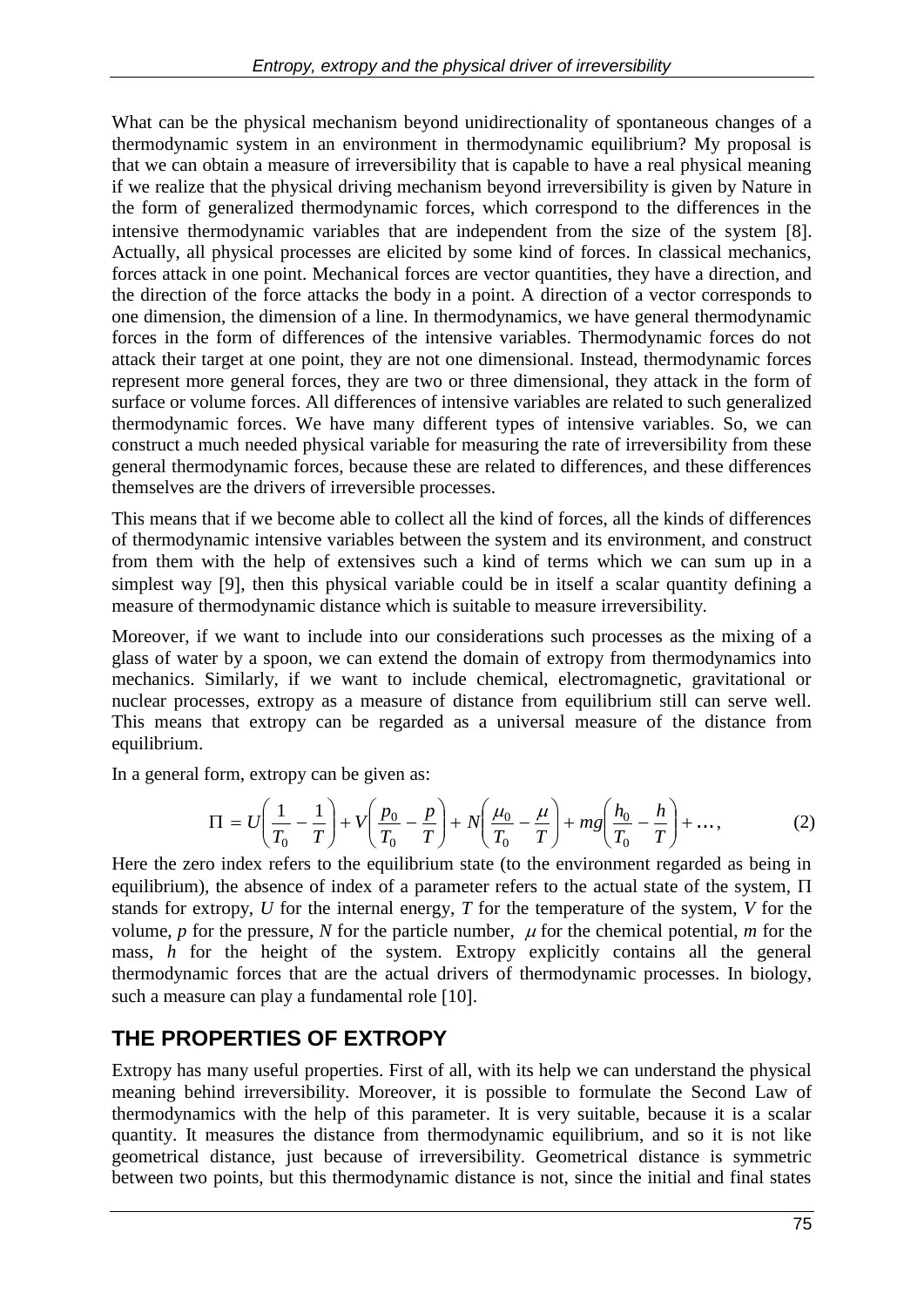of this thermodynamic distance play a different role in its formula. Actually, it can be expressed as a product of the differences of intensives and their corresponding extensives. When we sum up all the different kinds of these products, we obtain extropy. In the expression of extropy, all these products can be summed up because all these terms have the same dimension, and measuring unit, erg/degree. What we find is an unexpectedly simple, elegant and general thermodynamic variable, of which the physical meaning is unexpectedly simple, and which is able to interpret irreversibility, that is so fundamental, that the Second Law of thermodynamics expresses it. Therefore, this will be a very helpful and very useful quantity, which will have a fundamental significance for thermodynamics. For many practical reasons, it will be even more useful than entropy. Realizing the power of the physical insight beyond extropy, its use will make thermodynamics easier to understand and apply.

It is applicable also in cases when entropy is silent. In all cases when there are couplings between different degrees of freedom and related energy transfer, extropy is the suitable measure of irreversibility. But not only such cases are important. For example, let us have apples in two different boxes. All what we know is that in the first box the entropy is higher than in the second box. In that case, we cannot decide, without knowing more about the apples, which box contains better apples for us. It can be the case that there are more apples in the first box, which have the same quality than the apples of the second box. But another case is also possible. The same amount of apples is in both boxes, but the apples of the first box are rotten, and so, they have higher entropy. On the basis of entropy, we cannot distinguish which is better, but we can distinguish it on the basis of extropy, because the distance from equilibrium is higher in the latter case.

# **A NEW CLASSIFICATION OF THERMODYNAMIC SYSTEMS**

With the help of this new thermodynamic variable, we can classify thermodynamic systems in a new way. One of them is the class of equilibrating systems, which can be called as endtropic, since they are "attracted" towards their end states, the equilibrium. There are heliotropic plants "attracted" towards the Sun. Similarly, equilibrating systems are "attracted" (actually, they are driven) towards the equilibrium. And the other class of systems, i.e. nonequilibrating systems, they are not equilibrating because they interact with other systems. Due to this interaction, their distance from equilibrium can increase or decrease, or remain the same, depending on the details of their interactions. Therefore their behaviour cannot be predicted without knowing the important details of their concrete interactions. Without specifying their interactions, we cannot predict whether their distance from equilibrium, extropy, will increase or decrease. Therefore the entropic and the interacting systems are the two fundamental classes of thermodynamic systems instead of the usual classification dividing them into open, closed, and isolated systems.

#### **COMPARISON OF EXTROPY WITH ITS PREDECESSORS**

We can compare this new variable with some important predecessors. Let us take first the Brillouin negentropy. It is a famous thermodynamic variable, which may seem as similar to extropy, because it is also a difference, the difference of the entropy of the system in its actual state and in its equilibrium state, in which it is in equilibrium with its environment. But, besides this similarity, there is a fundamental difference in comparison to extropy. Actually, the Brillouin negentropy is defined only to the properties of the system, and so it does not depend on the properties of the environment  $[11]$ . This means that the same system in a different environment will have a different Brillouin negentropy. But, of course, the extropy of a system in a different environment will be different. Extropy measures the distance of the system from its actual environment (for the sake of simplicity, it is regarded as being in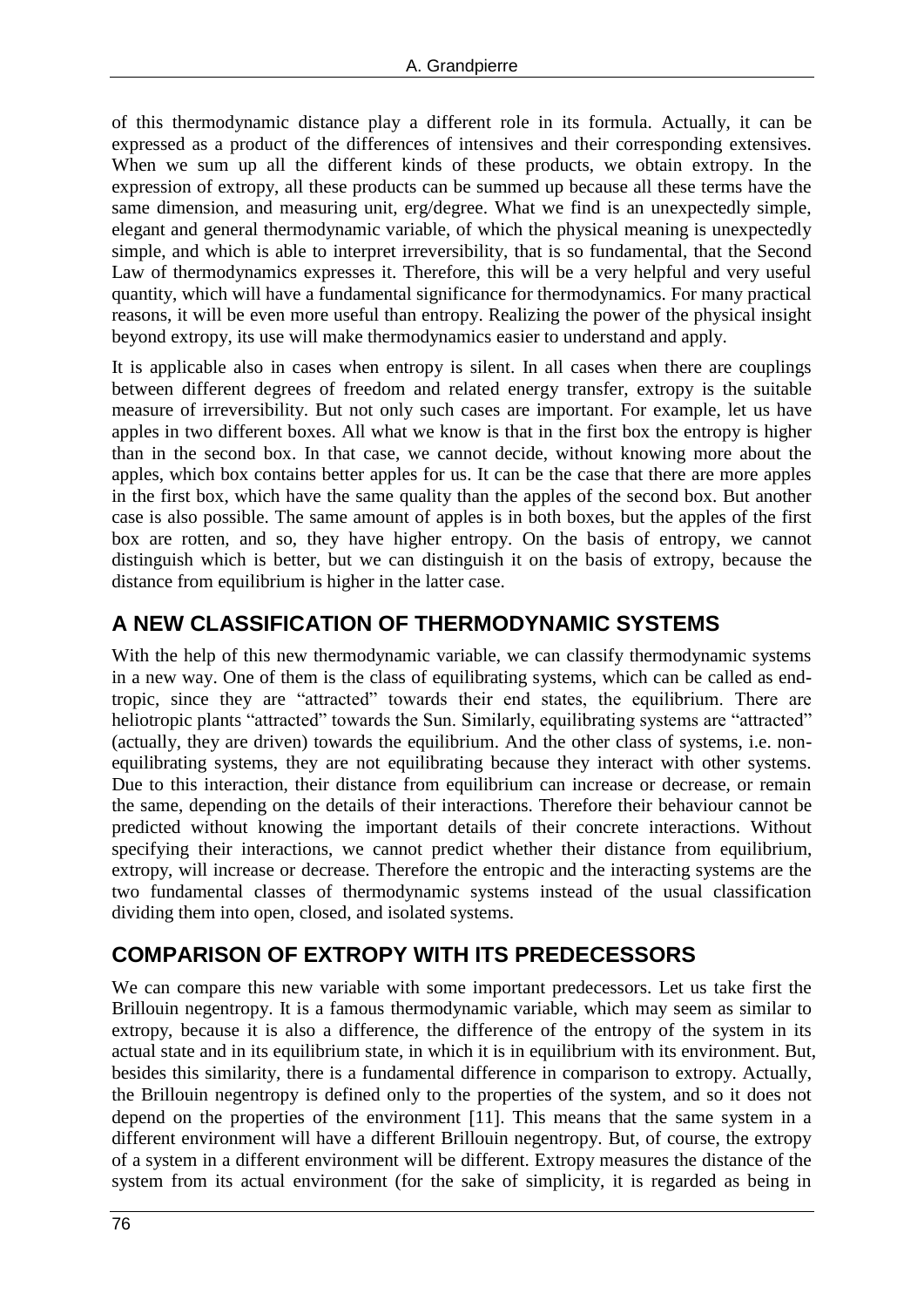equilibrium), therefore, in a different environment this distance will be different. This means that this new variable is even more suitable in describing the actual behaviour of a thermodynamic system than the famous Brillouin negentropy, since the actuual thermodynamic behaviour of a system depends sensitively on the properties of the environment, first of all, from the distance from this equilibrium.

We can compare it also with some other important predecessors, like the also famous Schrödinger negentropy. Schrödinger in his well-known book "What is Life?" argues that living systems are not feed upon directly by the chemical energy of the food. Instead, "What an organism feeds upon is negative entropy" [12]. This is a hotly debated statement, but we think that, although it can be criticised since in some respects it does not grasp the physical driving mechanism beyond life, yet it contains an important physical meaning, which can be expressed in a more precise form with the help of extropy. If we do that, it tells that the factor by which living systems are fed is extropy. The difference between Scrödinger's negentropy  $S_N$  and extropy is that Schrödinger's negentropy  $S_N$  involves only entropy-related changes,  $S_N$  $= -S<sub>system</sub>$ . Therefore,  $S<sub>N</sub>$  does not involve important changes, like changes in the rotational energy (for example, when somebody mixes the water in the glass by a spoon; hurricanes has tremendous amount of rotational energy), in the kinetic energy (when we pull the glass of water on the table), in the chemical, electromagnetic, gravitational, nuclear energy etc. All these can be accounted for by extropy, since all the relevant intensive-differences and their corresponding extensives are involved into it.

For an isolated system, one which does not interact with its environment, the entropy content of the environment does not change during the equilibration of the isolated system; therefore the entropy of the environment can be regarded as constant. In this case, changes in the the extropy and entropy content of the system are equal. This means that in this simple case Schrödinger's negentropy works well. Yet we can also see that extropy has a significant advantage over Schrödinger's negative entropy because it is equally well-suited for nonisolated systems. A further advantage of extropy over Schrödinger's negative entropy is that extropy, in contrast to Schrödinger's negative entropy, can be calculated directly by eq. (2). We think that the original idea that Schrödinger had in mind corresponds actually to an exact quantity that we introduced here as extropy.

Extropy sums up all the intensive-differences multiplied by their corresponding extensives. In the calculation of entropy, since it is defined relatively to the absolute zero degree, the determination of its value should involve quantum physical processes. Extropy avoids this difficulty, so it is much easier to calculate it. It is very practical, since this is what counts in actual reality. The difference of the system in comparison to its actual environment is what is distinguished by Nature in determining thermodynamic processes. No system governs its behaviour in comparison to the absolute zero degree state, instead of governing it in their actual relations with their actual environments. It would be a completely unphysical phenomenon. The distance from the actual equilibrium is more fundamental than the distance from the absolute zero degree state. It is this distance from the actual equilibrium that counts in physical reality, since it is in direct and physically real connection with the working ability of the system in its actual environment. It is the physical context of the actual environment that sheds full light to the fundamental priority of extropy over entropy, at least in physical aspects which are related to the actual behaviour or working ability of the system.

# **THE PHYSICAL MEANING OF EXTROPY AND ITS SIGNIFICANCE**

In this way, we can realize the fundamental importance of extropy in thermodynamics. It is extropy that is the driving mechanism beyond irreversibility. In actual reality, physical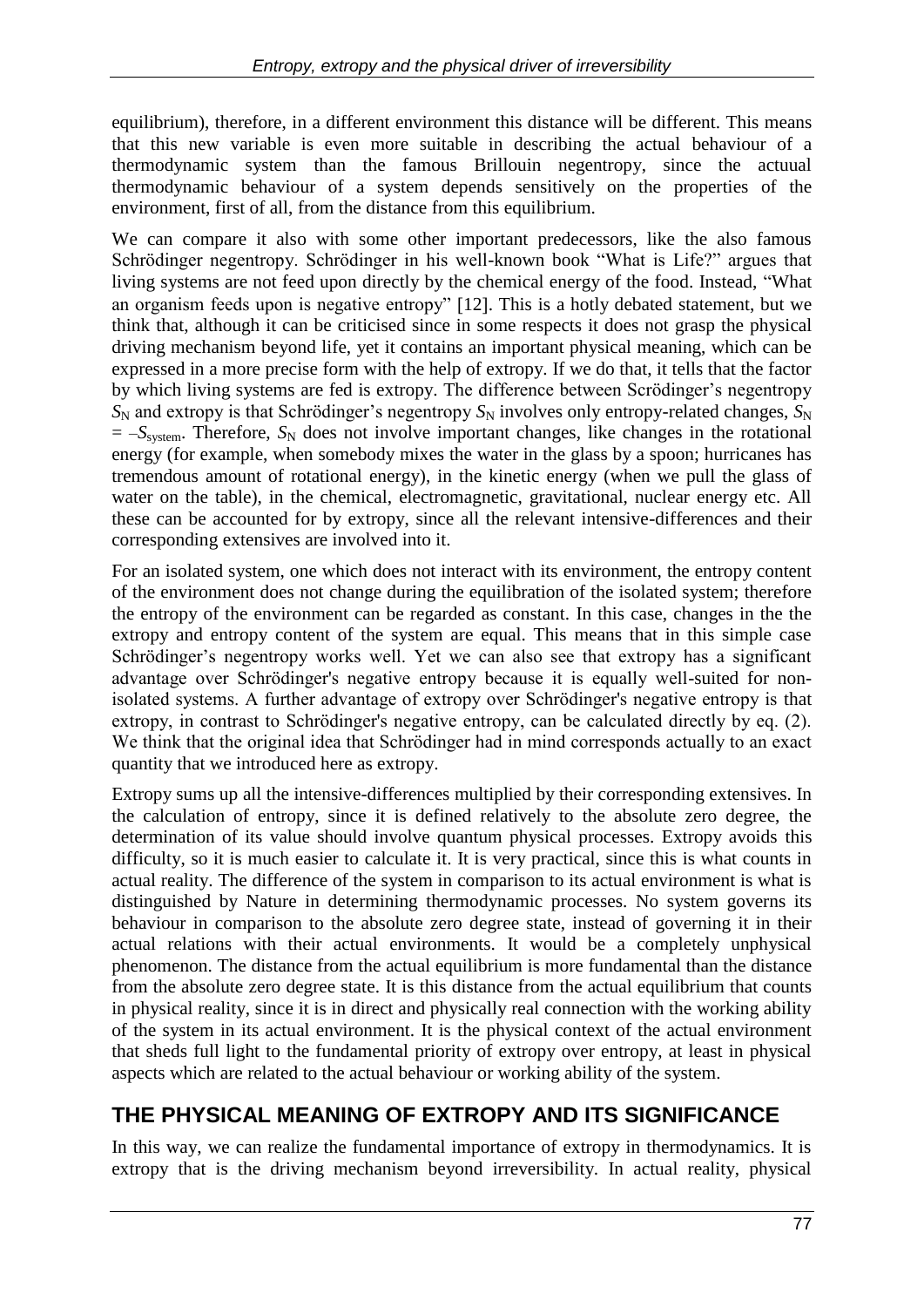processes are governed not by mathematically invented abstract quantities, by statistical weight and mathematical probabilities, like entropy [7], but by the general thermodynamic and non-thermodynamic forces. Although entropy can be more convenient than extropy in many realistic contexts, like in case of isolated systems, and also because it is deeply rooted already in our mindset, the future belongs to extropy. Regarding this perspective, we note that there is an unexpected shift in the nature of our physical concepts, when extropy comes into the central stage. In physics, it is usual to consider that all processes are determined by the properties of the systems. In case of extropy, in contrast to the case of entropy, this not so. Extropy has a fundamentally different nature, because it depends on the differences between the system and its actual environment. This is equivalent with the fact that the arising physical behaviour will be not only determined by the properties of the system itself, but also by its actual, physical environment. In this way, the difference will become fundamental, instead of the properties of the physical objects themselves. The fundamental concept of object is replaced with another fundamental concept: difference. The until now most fundamental and simple concept of physics, physical object, has one leg. In contrast, the here considered fundamental quantity, extropy, already has not one leg, like a physical object, but two legs; the object and its actual environment. Difference has two legs, like in the case of an electric discharge, or in quantum nonlocality. Extropy perceives both legs, it is the distance from between the two legs what counts. This is a very unique property of extropy. Now if extropy is fundamental, as we argued here, than this indicates that Nature can act not only directly on physical objects, but in between physical objects. If so, it will present a conceptual shift in the framework of physics. The more so, because, as we indicate here, it can be important not only in thermodynamics, but in other fields of physics as well in biology. The difference can show up before us in its full significance. The fact that differences can be more fundamental than physical properties of the objects themselves will have a profound effect on the conceptual framework of physics. In the quest of mankind exploring the secrets of Nature, extropy can be regarded as an important step ahead.

# **ACKNOWLEDGMENTS**

The paper was presented at the "Physics and Economics" workshop, organized by the Thermodynamic Group of Roland Eötvös Physical Society, 8th – 13th of December 2010, Budapest. The author is deeply indebted to Prof. Katalin Martinás for her invitation and the many years of exciting discussions with her that initiated the formulation of this paper. Although the main argument belongs to the author, a significant part of this paper represents her thoughts.

#### **REFERENCES**

- [1] Martinás, K.: *Thermodynamics of sustainable development*. Fizikai Szemle **45**(5), 155, 1995,
- [2] Martinás, K.: *Entropy and information*. World Futures **50**, 483-493, 1997,
- [3] Martinás, K.: *Thermodynamics and Sustainability. A New Approach by Extropy*. Periodica Polytechnica – Chemical Engineering **42**(1), 69-83, 1998,
- [4] Ayres, R.U. and Martinás, K.: *Waste Potential Entropy: The Ultimate Ecotoxic*? Economie Appliquée **48**(2), 95-120, 1995,
- [5] Martinás, K. and Frankowicz, M.: *Extropy – Reformulation of the Entropy Principle*. Periodica Polytechnica – Chemical Engineering **44**(1), 29-38, 2002,
- [6] Gaveau, B.; Martinás, K.; Moreau, M. and Tóth, J.: *Entropy, extropy and information potential in stochastic systems far from equilibrium*. Physica A **305**(3-4), 445-466, 2002,